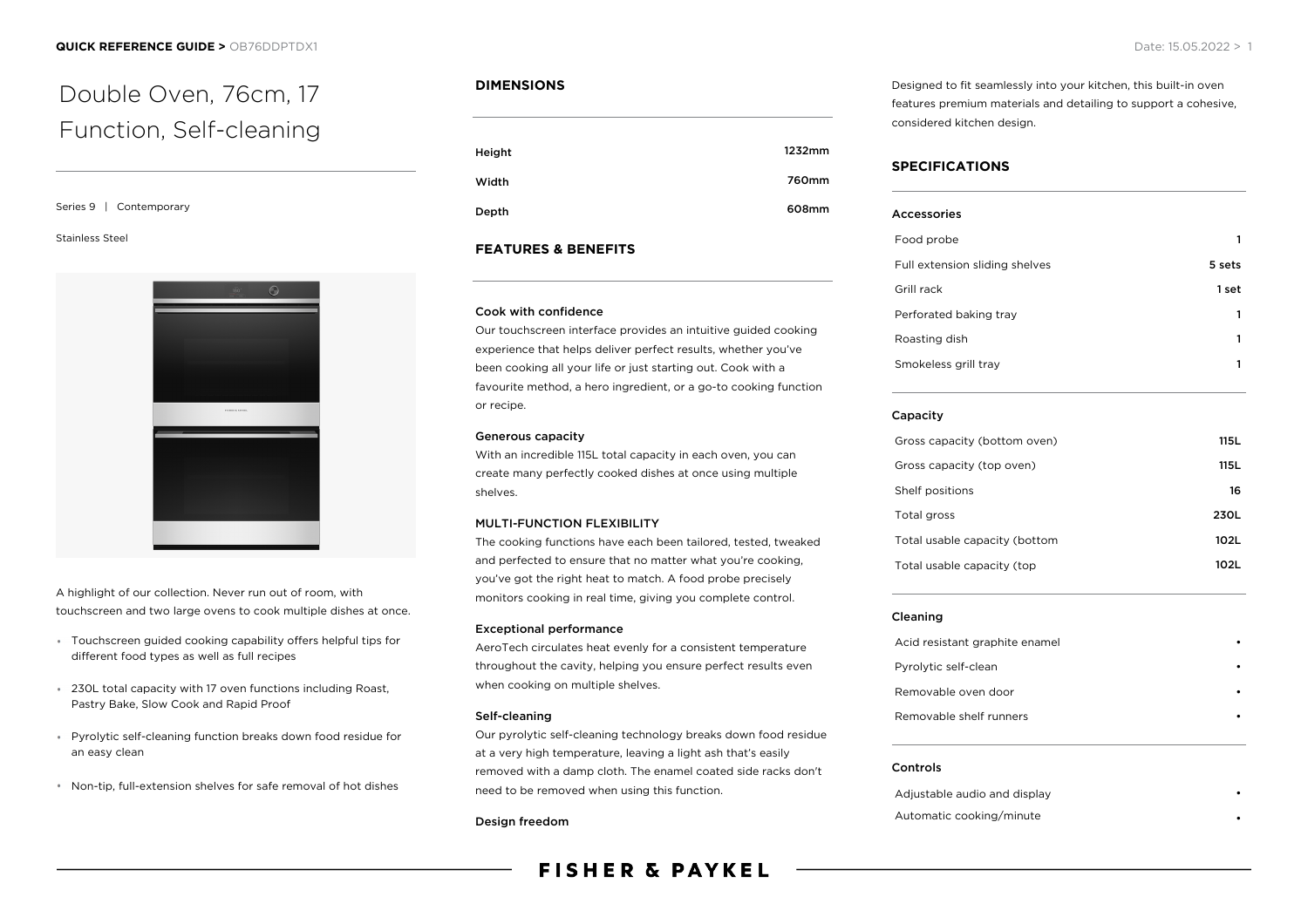#### **QUICK REFERENCE GUIDE >** OB76DDPTDX1 Date: 15.05.2022 > 2

| Automatic pre-set              |                         |
|--------------------------------|-------------------------|
| Celsius/Fahrenheit             |                         |
| Certified Sabbath mode         |                         |
| Dial with illuminated halo     |                         |
| Electronic clock               |                         |
| Electronic oven control        |                         |
| Food probe                     |                         |
| Guided cooking by food type    |                         |
| Intuitive touchscreen display  |                         |
| Multi-language display         | UK English, US English, |
| Precise electronic temperature |                         |
| Soft close doors               |                         |
| Soft open and close door       |                         |
| Wi-Fi connectivity             |                         |
|                                |                         |

| <b>Functions</b>     |           |
|----------------------|-----------|
| Air fry              |           |
| Bake                 |           |
| Classic bake         |           |
| Dehydrate            |           |
| Fan bake             |           |
| Fan forced           |           |
| Fan grill            |           |
| Grill                |           |
| Maxi Grill           | $\bullet$ |
| Number of functions  | 17        |
| Pastry Bake          | ٠         |
| Pizza bake           |           |
| Pyrolytic self-clean |           |
| Quick 30 seconds     |           |

| Rapid proof               |        |
|---------------------------|--------|
| Roast                     |        |
| Rotisserie                |        |
| Slow cook                 |        |
| Vent bake                 |        |
| Warm                      |        |
| Performance               |        |
| AeroTech™ technology      |        |
| Automatic rapid pre-heat  |        |
| Grill power               | 4400W  |
| Whisper quiet cooking     |        |
| <b>Power requirements</b> |        |
| Supply frequency          | 50Hz   |
| <b>Product dimensions</b> |        |
| Depth                     | 608mm  |
| Height                    | 1232mm |
| Width                     | 760mm  |
|                           |        |

# Safety Advanced cooling system **•** Balanced oven door • Catalytic venting system Control panel key lock • CoolTouch door Full extension sliding shelves Non-tip shelves

| Warranty         |         |
|------------------|---------|
| Parts and labour | 2 years |
| <b>SKU</b>       | 82286   |

The product dimensions and specifications in this page apply to the specific product and model. Under our policy of continuous improvement, these dimensions and specifications may change at any time. You should therefore check with Fisher & Paykel's Customer Care Centre to ensure this page correctly describes the model currently available. ? Fisher & Paykel Appliances Ltd 2020